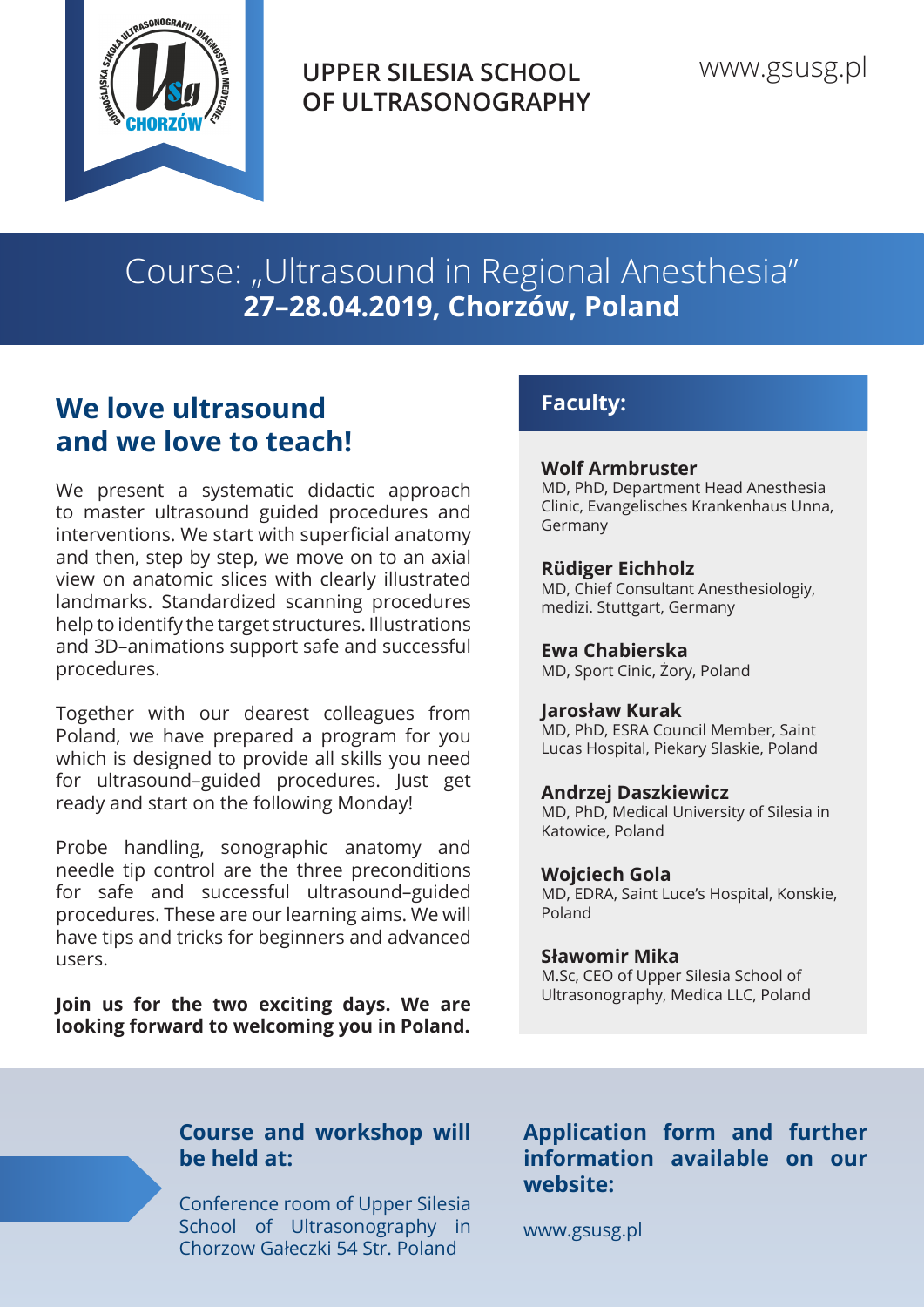## **DAY I** 27.04.2019

| $07:30 - 08:00$ | Registration                                                                                                                  |
|-----------------|-------------------------------------------------------------------------------------------------------------------------------|
| $08:00 - 08:30$ | Welcome                                                                                                                       |
| $08:30 - 08:50$ | Lecture 1: Basic principles 1                                                                                                 |
| $08:50 - 09:20$ | Hands-on 1: Setting option in ultrasound machine, image optimization                                                          |
| 09:20-09:45     | Lecture 2: Needle navigation                                                                                                  |
| $09:45 - 10:15$ | Hands-on 2: Needle-ultrasound beam coordination skills (at the phantom)                                                       |
| $10:15 - 10:45$ | Lecture 3: Basic principles                                                                                                   |
| $10:45 - 11:00$ | Coffee break                                                                                                                  |
| $11:00 - 11:30$ | Lecture 4: Safety in regional aesthesia (A. Daszkiewicz)                                                                      |
| $11:30 - 12:00$ | Lecture 5: Anatomy of the brachial plexus (practice with Anatomage Table)                                                     |
| 12:00 - 12:30   | Lecture 6: Blockades around the clavicle - Interscalene, Supraclacicular                                                      |
|                 |                                                                                                                               |
| $12:30 - 13:00$ | Lunch                                                                                                                         |
| 13:00 - 13:30   | Hands-on 3: Blockades around the clavicle (Interscalene, Supraclacicular)                                                     |
| $13:30 - 14:00$ | Lecture 7: Blockades and central lines around the clavicle (Infraclavicular block,<br>subclavia vein, brachiocephalica vein)  |
| $14:00 - 15:00$ | Hands-on 4: Blockades and central lines around the clavicle (Infraclavicular block,<br>subclavia vein, brachiocephalica vein) |
| $15:00 - 15:15$ | Coffee break                                                                                                                  |
| $15:15 - 15:45$ | Lecture 8: Axiilary brachial plexus block & peripheral nerve blocks                                                           |
| $15:45 - 16:15$ | Hands-on 5: Axiilary brachial plexus block & peripheral nerve blocks                                                          |
| $16:15 - 17:30$ | Hands-on 6: Whatever you want to scan or repeat                                                                               |
| $17:30 - 18:00$ | Summary                                                                                                                       |

Cost of individual course : **390 €**

### **The price includes:**

the book - Ultrasonography in Anaesthesiology for free, training materials, lunch and coffee during a workshop, parking, wireless internet.



### **Ultrasonography in Anaesthesiology**

This new pocket-sized book written "from clinicians for clinicians" is a perfect guide for beginners and professionals for their daily work in the operation theatre and on the intensive care unit.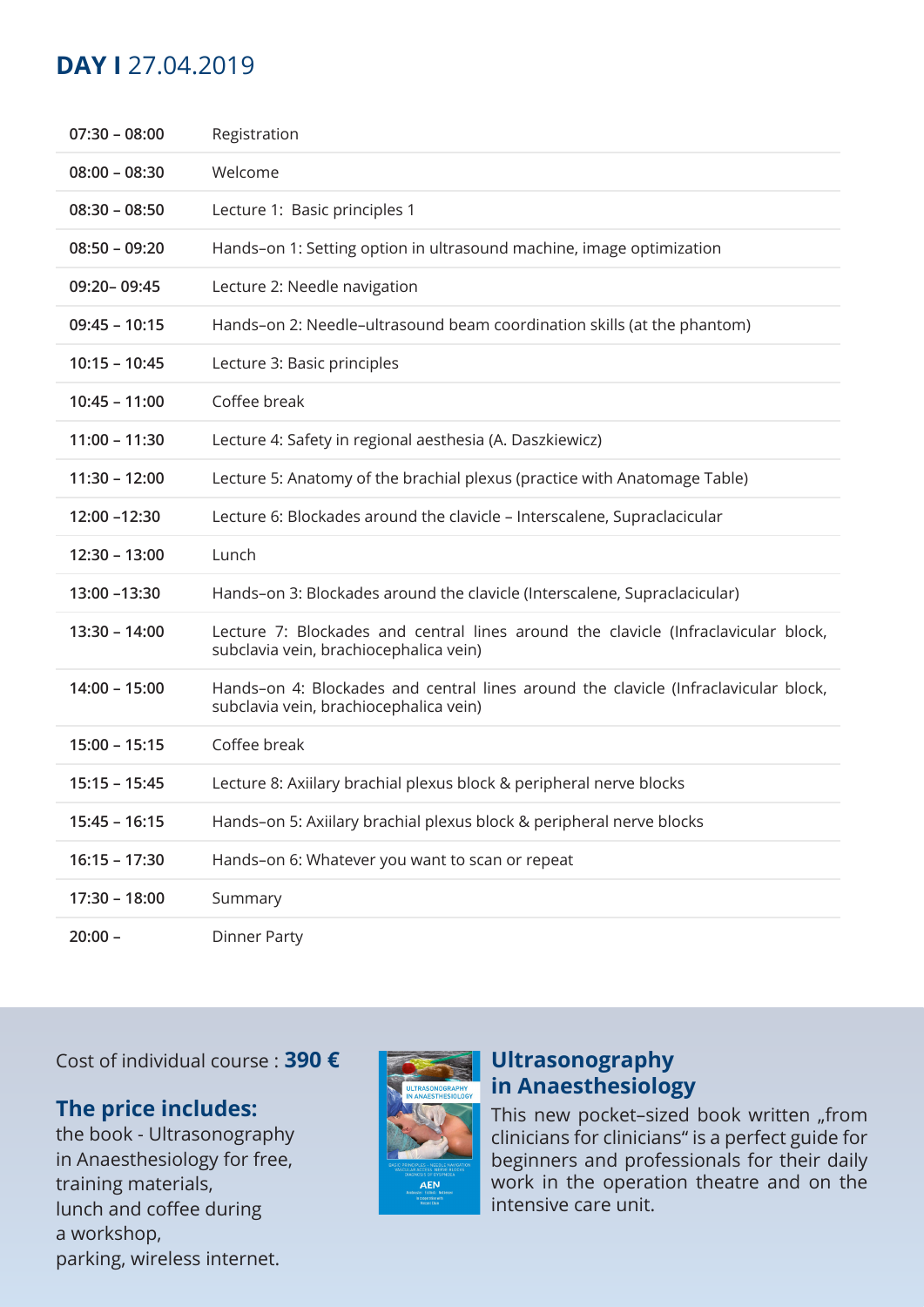## **DAY II** 28.04.2019

| $08:45 - 09:00$ | Welcome                                                                                                            |
|-----------------|--------------------------------------------------------------------------------------------------------------------|
| $09:00 - 09:45$ | Lecture 1: Anatomy and innervation of the lower extremity (practice with Anatomage<br>Table)                       |
| $09:45 - 10:30$ | Lecture 2. Blockades in the lower extremity (femoral n., adductor canal block, fascia<br>iliaca compartment block) |
| $10:45 - 11:15$ | Hands-on 1: Femoral nerve block, fascia iliaca compartment block.                                                  |
| $11:15 - 11:45$ | Hands-on 2: Saphenous nerve - where is the adductor canal?                                                         |
| $11:45 - 12:15$ | Hands-on 3: Repetition: Femoral nerve block, saphenous nerve, fascia iliaca<br>compartment block.                  |
| $12:15 - 12:45$ | Lunch                                                                                                              |
| $12:45 - 13:15$ | Lecture 3: Blockades in the lower extremity (sciatic nerve blockades)                                              |
| $13:15 - 13:45$ | Hands-on 4: Distal sciatic nerve blockades                                                                         |
| $13:45 - 14:15$ | Hands-on 5: Proximal sciatic nerve blockades                                                                       |
| 14:15 -14:45    | Lecture 4: Ankle blockades                                                                                         |
| $14:45 - 15:15$ | Hands-on 6: Ankle nerve blockades                                                                                  |
| $15:15 - 15:45$ | Lecture 5: Truncal blocks (TAP, IiN, IhN, Rectus Sheath)                                                           |
| $15:45 - 16:15$ | Hands-on 7: TAP, IiN, IhN, Rectus Sheath                                                                           |
| $16:15 - 16:45$ | Lecture 6: Truncal blocks (QLB)                                                                                    |
| $16:45 - 17:15$ | Hands-on 8: QLB                                                                                                    |
| $17:15 -$       | Quiz, Putting it all together, Certificates                                                                        |
|                 |                                                                                                                    |

Registration: **www.gsusg.pl** 

If you have any further questions, please contact us:

**biuro@gsusg.pl** 

**Jarosław Kurak +48 501 377 753 Sławomir Mika +48 698 652 913**

**Workshop Partners:**